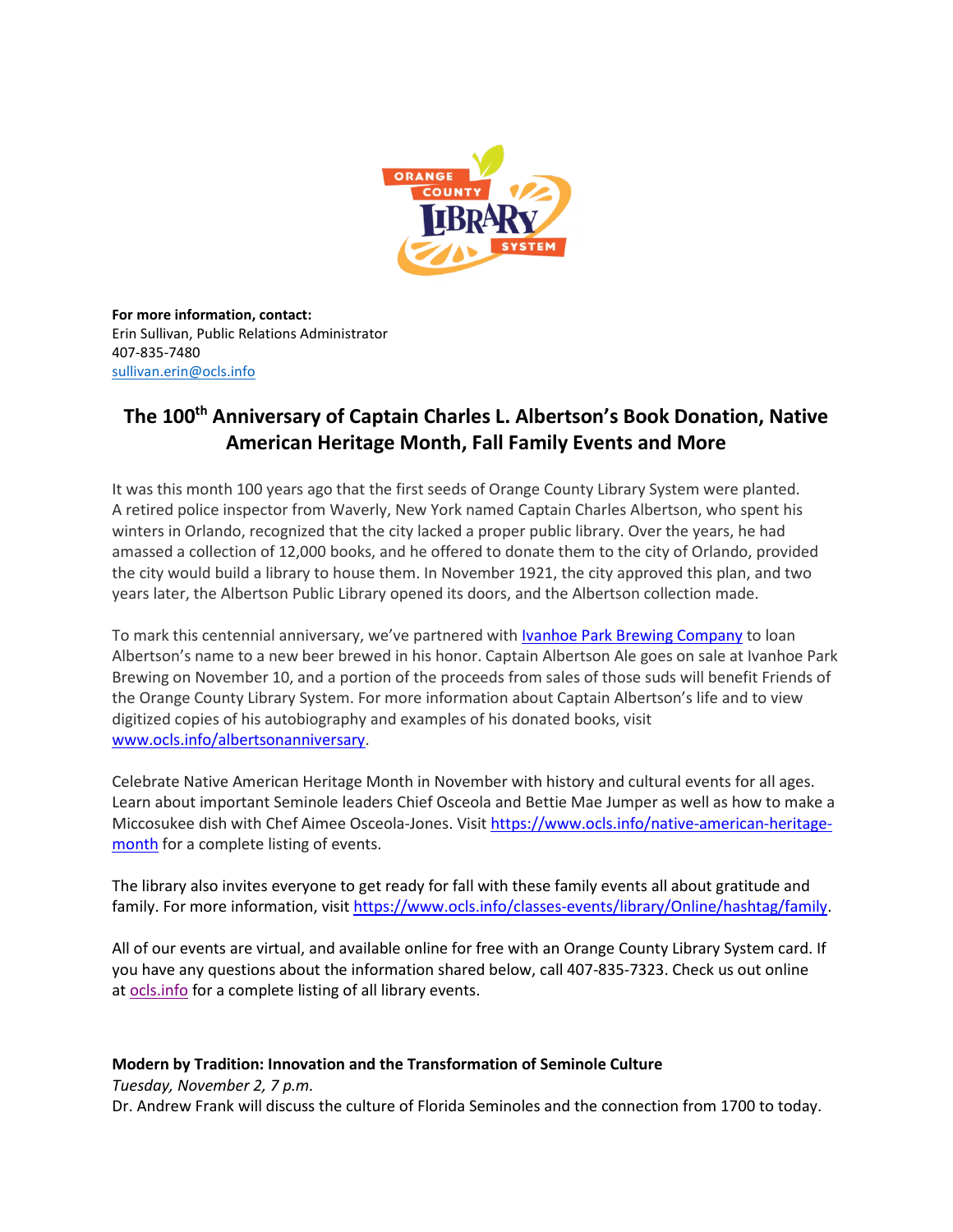#### Part of the Florida Humanities Florida Talks series.

This program is a partnership between the Florida Humanities and the Orange County Library System. Funding for this program was provided by Florida Humanities and sponsored in part by the State of Florida, Department of State, Division of Arts and Culture, and the Florida Council on Arts and Culture. To learn more about Florida Humanities, visit: floridahumanities.org.

#### **Write-In with Nanowrimo**

*Saturdays, November 6–20, 4–6 p.m. Sunday, November 7, 4–6 p.m. Sundays, November 14 & 21, 1–3 p.m.*

Join us for focused writing time and connect with other local writers via Zoom. All writers welcome, regardless of NaNoWriMo participation. NaNoWriMo is National Novel Writing Month, visit nanowrimo.org for more details.

# **Creating Thank You Notes**

*Sunday, November 7, 2 p.m.*

Give thanks with a heartfelt note! Learn how to create simple envelopes and note cards. Join Lynda Chandler, as she shares creative tips and techniques for lettering on cards and envelopes. Recommended for ages 18 and up.

# **Temporary Protective Status for Haiti**

*Thursday, November 11, 11 a.m.*

Join Vesna Bozic, USCIS Community Relations Officer in Orlando, to learn about Temporary Protective Status for Haiti. Explore what it means, who is eligible, and how one applies. This event will be presented in Haitian Creole.

# **Family Crest Art**

*Saturday, November 13, 4 p.m. Wednesday, November 24, 2:30 p.m.* Have you ever wondered what your family crest would look like? Work together to create a unique representation of your ancestry. Recommended for families with children ages 6–12.

#### **Cuisine Corner: Indian Taco**

*Tuesday, November 16, 7 p.m.* Chef Aimee Osceola-Jones will show us how to make Indian tacos, a Miccosukee dish.

# **Genealogy Conversations at Thanksgiving**

*Wednesday, November 17, 6:30 p.m.*

Thanksgiving is the perfect time to jumpstart your genealogy and family tree research. Learn how to discover information while you are sitting around the table with family members.

# **Making Chief Osceola: The Abolitionists and the Rise of an American Myth**

*Wednesday, November 17, 7 p.m.*

Dr. Andrew Frank discusses the myths and fabrications about influential leader of the Seminole people in Florida, Chief Osceola. Part of the Florida Humanities Florida Talks Series.

This program is a partnership between the Florida Humanities and the Orange County Library System. Funding for this program was provided by Florida Humanities and sponsored in part by the State of Florida, Department of State, Division of Arts and Culture, and the Florida Council on Arts and Culture. To learn more about Florida Humanities, visit: floridahumanities.org.

#### **Thanksgiving Sides**